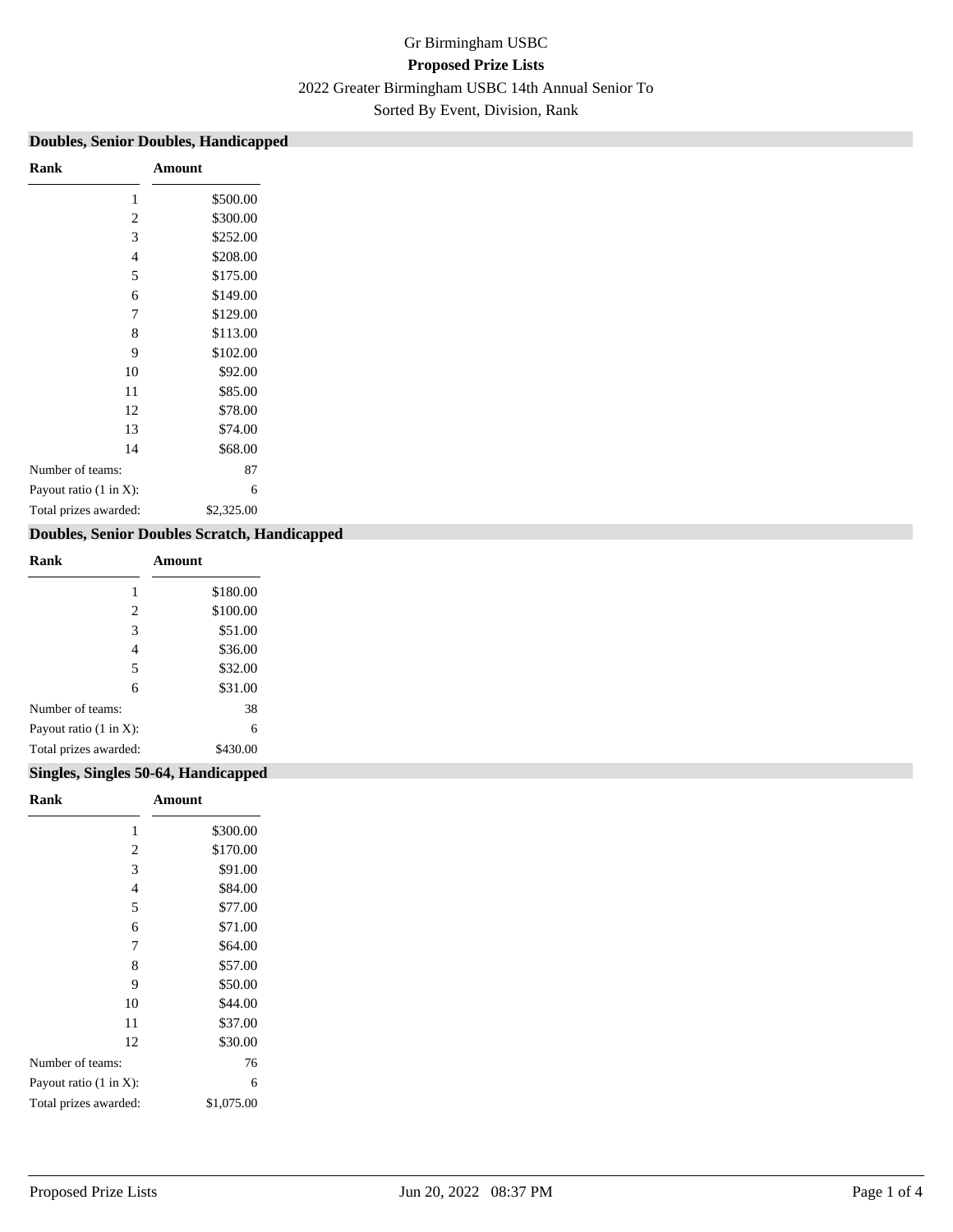# Gr Birmingham USBC **Proposed Prize Lists** 2022 Greater Birmingham USBC 14th Annual Senior To Sorted By Event, Division, Rank

| Rank<br>2<br>3<br>4<br>5           | Amount   |
|------------------------------------|----------|
|                                    |          |
|                                    | \$275.00 |
|                                    | \$150.00 |
|                                    | \$84.00  |
|                                    | \$75.00  |
|                                    | \$67.00  |
| 6                                  | \$60.00  |
| 7                                  | \$52.00  |
| 8                                  | \$45.00  |
| 9                                  | \$37.00  |
| 10                                 | \$30.00  |
| Number of teams:                   | 62       |
| Payout ratio $(1 \text{ in } X)$ : | 6        |
| Total prizes awarded:              | \$875.00 |

### **Singles, Scratch Singles 50-64, Handicapped**

| Rank                   | Amount   |
|------------------------|----------|
|                        | \$100.00 |
| $\overline{2}$         | \$53.00  |
| 3                      | \$42.00  |
| 4                      | \$31.00  |
| 5                      | \$21.00  |
| 6                      | \$10.00  |
| Number of teams:       | 41       |
| Payout ratio (1 in X): | 6        |
| Total prizes awarded:  | \$257.00 |

### **Singles, Scratch Singles 65+, Handicapped**

| Amount   |
|----------|
| \$85.00  |
| \$45.00  |
| \$20.00  |
| \$10.00  |
| 26       |
| 6        |
| \$160.00 |
|          |

### **Team, Senior Team, Handicapped**

| Rank                               | Amount     |
|------------------------------------|------------|
| 1                                  | \$900.00   |
| 2                                  | \$500.00   |
| 3                                  | \$334.00   |
| 4                                  | \$229.00   |
| 5                                  | \$166.00   |
| 6                                  | \$121.00   |
| Number of teams:                   | 41         |
| Payout ratio $(1 \text{ in } X)$ : | 6          |
| Total prizes awarded:              | \$2,250.00 |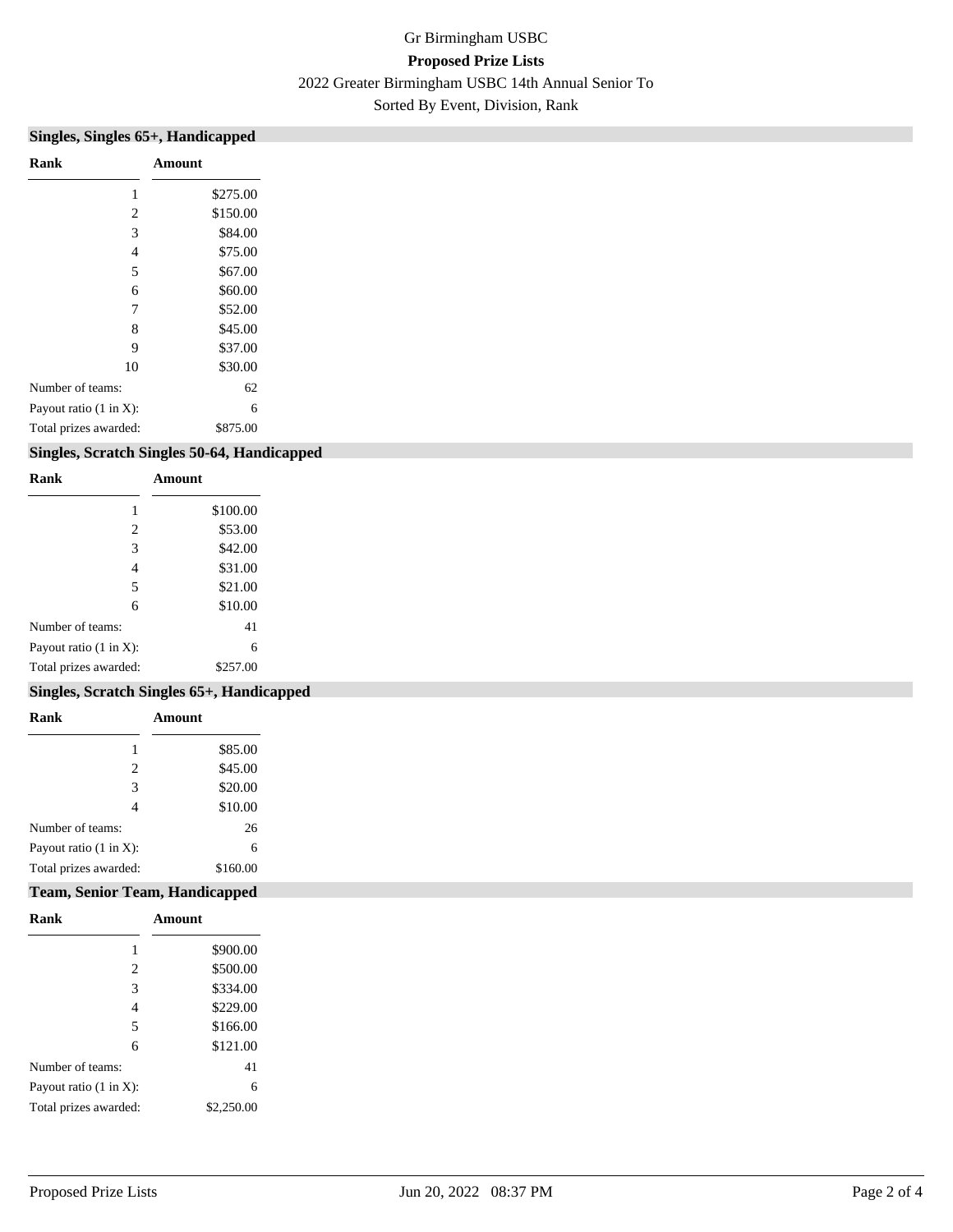## Gr Birmingham USBC **Proposed Prize Lists** 2022 Greater Birmingham USBC 14th Annual Senior To

Sorted By Event, Division, Rank

#### **Team, Senior Team Scratch, Handicapped**

| Rank                               | Amount   |
|------------------------------------|----------|
|                                    | \$220.00 |
| 2                                  | \$110.00 |
| Number of teams:                   | 14       |
| Payout ratio $(1 \text{ in } X)$ : | 6        |
| Total prizes awarded:              | \$330.00 |

### **Handicap All Events, Handicap All Events 50 - 64, Handicapped**

| Rank                               | Amount   |
|------------------------------------|----------|
| 1                                  | \$110.00 |
| $\overline{2}$                     | \$75.00  |
| 3                                  | \$54.00  |
| 4                                  | \$41.00  |
| 5                                  | \$34.00  |
| 6                                  | \$28.00  |
| 7                                  | \$24.00  |
| 8                                  | \$21.00  |
| 9                                  | \$20.00  |
| 10                                 | \$18.00  |
| 11                                 | \$15.00  |
| Number of teams:                   | 68       |
| Payout ratio $(1 \text{ in } X)$ : | 6        |
| Total prizes awarded:              | \$440.00 |

### **Handicap All Events, Handicap All Events 65+, Handicapped**

| Rank                               | Amount   |
|------------------------------------|----------|
|                                    | \$90.00  |
| 2                                  | \$55.00  |
| 3                                  | \$47.00  |
| 4                                  | \$42.00  |
| 5                                  | \$36.00  |
| 6                                  | \$30.00  |
| 7                                  | \$25.00  |
| 8                                  | \$20.00  |
| 9                                  | \$15.00  |
| Number of teams:                   | 57       |
| Payout ratio $(1 \text{ in } X)$ : | 6        |
| Total prizes awarded:              | \$360.00 |

#### **Scratch All Events, Scratch All Events 50 - 64, Handicapped**

| Rank |                | Amount  |
|------|----------------|---------|
|      | 1              | \$90.00 |
|      | $\overline{c}$ | \$65.00 |
|      | 3              | \$45.00 |
|      | 4              | \$36.00 |
|      | 5              | \$31.00 |
|      | 6              | \$26.00 |
|      | 7              | \$23.00 |
|      | 8              | \$19.00 |
|      | 9              | \$15.00 |